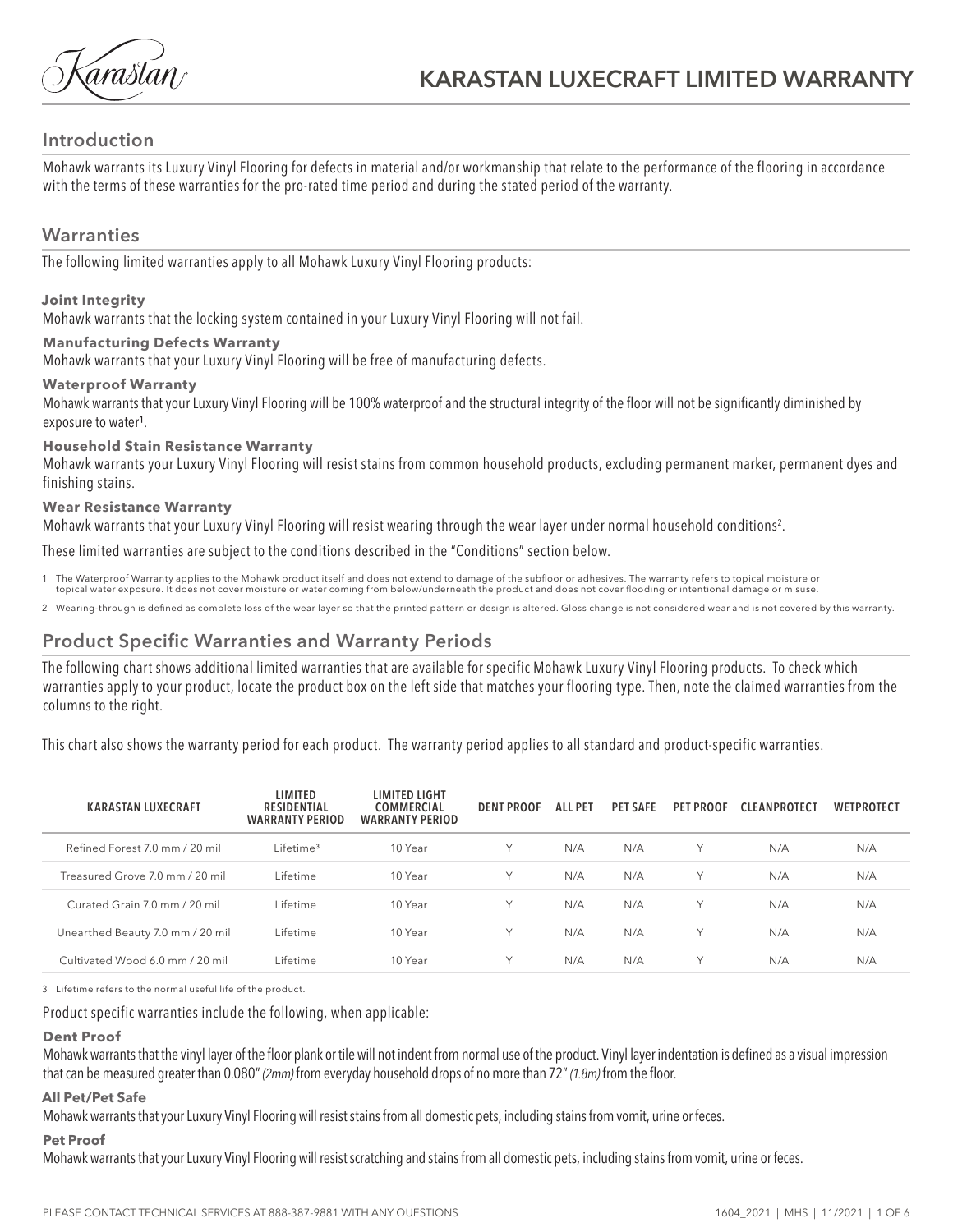írastan

### **CleanProtect**

Mohawk warrants that the antimicrobial product protection on the top surface will not wash off from proper care and cleaning.

#### **WetProtect Waterproof Flooring System**

Mohawk warrants that your Luxury Vinyl Flooring will be 100% waterproof and the structural integrity of your floor will not be significantly diminished by exposure to water.

Mohawk warrants that your Luxury Vinyl Flooring will not be damaged due to wet mopping or everyday household spills.

Mohawk warrants that the subfloor layer immediately below your Luxury Vinyl Flooring will not be damaged due to wet mopping or everyday household spills penetrating properly installed joints. 4

### **Installation Instructions** *(WetProtect)*

The entire perimeter of the installation must be sealed with the WetProtect compatible molding system or 100% silicone sealant in accordance with the installation instructions. For sections where the WetProtect compatible molding system cannot be used, seal the perimeter with 100% silicone sealant. All expansion spaces must be filled with 3/8" compressible PE foam backer rod and covered with 100% silicone sealant. Apply 100% silicone sealant to all moldings at the point of contact with the flooring surface. Apply silicone sealant at all connections to doorframes or any other fixed objects.

### **Limitations** *(WetProtect)*

Subfloor damage is defined as visible mold or mildew growth on the surface of a concrete or wood subfloor due to topical moisture penetrating a properly installed joint, as well as any rot or decay of a wood subfloor caused by topical moisture leaking through the joint system. In all cases, subfloor damage must be the result of topical moisture leaking through a properly installed joint. Subfloor damage originating from moisture underneath the installed floor, or penetrating around the perimeter of the installation, is excluded.

### **Remedy** *(WetProtect)*

For claims involving subfloor damage, Mohawk will cover reasonable labor costs to clean visible mold and mildew growth using industry standard methods. For wood subfloor damage, Mohawk will cover reasonable labor and materials costs to repair or replace only the damaged sections of subfloor. Replacement or cleaning of insulation, floor joists or other structural, mechanical or electrical components is excluded. Consequential damages, including any medical issues related to mold or mildew growth, are also excluded.

4 AThe WetProtect Waterproof Flooring System Warranty applies to the Mohawk product and the subfloor. The warranty does not cover damage resulting from a failure to fully engage the locking system around all sides of each plank during installation.

## **OBLIGATIONS OF OWNER**

Owner must submit notice of all claims under these warranties to the retailer within the specified warranty period. Claims must be submitted in writing.

These warranties apply to Mohawk Luxury Vinyl Flooring to the extent product is installed and maintained in accordance with our most recent installation and maintenance procedures. For the most up-to-date procedures, please visit www.Mohawkflooring.com. The original owner agrees to provide proof of purchase and compliance with recommended installation and maintenance procedures when a claim is filed.

If you find a defect or other matter covered by any of the limited warranties described previously, notify the retailer who sold you the floor covering material. The retailer will review and if necessary file a claim with Mohawk and help answer any questions you may have.

## **GENERAL TERMS AND CONDITIONS**

Mohawk Luxury Vinyl Flooring is warranted as indicated above in continuous climate controlled interior environments. The following general terms and conditions apply. If you have questions regarding the warranty information, please contact your retailer or Mohawk sales representative.

- 1. These warranties apply only to the original owner and the first installation of the product and are non-transferable. The "original owner" is the person stated as the buyer on the purchase document*(s)*.
- 2. Mohawk will, at its option, repair or replace product not meeting the above listed warranties according to the proration schedule set out below. When replacement of the flooring is made, only new material from the current product range at the time of the claim will be supplied by the distributor or retailer. If the product was originally professionally installed, Mohawk will evaluate additional costs associated with any defective product.
- 3. Mohawk's responsibility under these warranties only applies to hidden defects that were not visible before or during the installation of the Mohawk Luxury Vinyl Flooring. Material installed with visible defects is considered accepted by the owner.
- 4. These warranties do not apply to Mohawk Luxury Vinyl Flooring that has been subject to abnormal use or conditions or abused in any way. "Abnormal use or conditions" includes but is not limited to damage from plumbing or appliance leaks, storm or flood; damage from smoke, fire or other casualty events; damage caused by negligence or improper alterations of the original manufactured product. "Abuse" is any use of the flooring that is unreasonable considering the normal and expected uses of Mohawk Luxury Vinyl Flooring in a residential or light commercial environment. These warranties apply only to indoor installations of flooring in dry and climate controlled conditions. The feet of furniture must always be covered with appropriate protective material. Chairs, sofas or furniture with casters must be fitted with soft rubber wheels and placed on an adequate protective mat or be placed in protective caster cups<sup>5</sup>.

5 Manufacturer does not recommend the use of casters on any flooring without appropriate chair pads.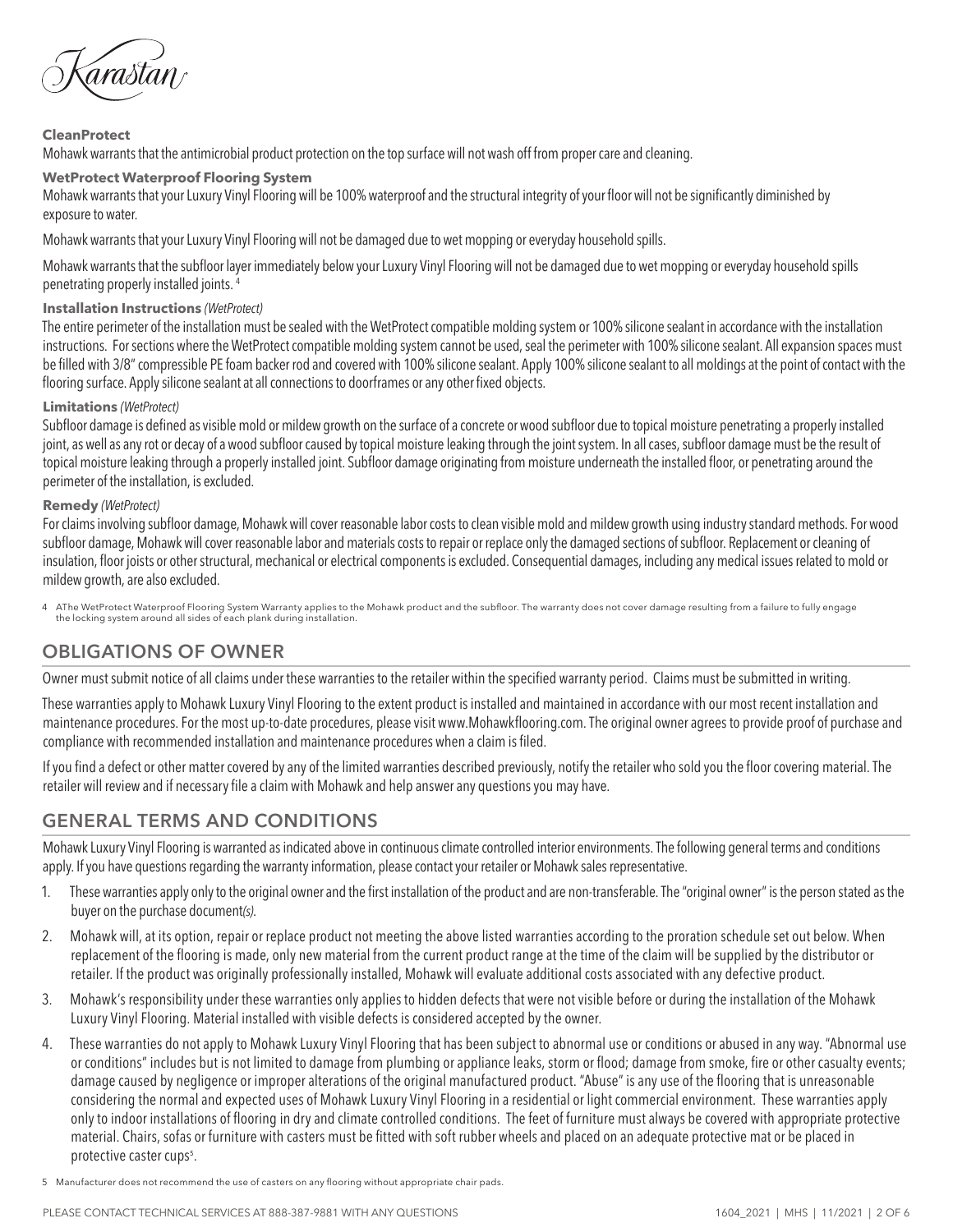árastán

- 5. These warranties apply only to first quality Mohawk Luxury Vinyl Flooring purchases. Mohawk is not responsible for damages to the extent caused by a failure to install product in accordance with Mohawk VINYL Installation Guide over approved substrates and underlayments or a failure to use the recommended adhesives and seam bonds/sealers. The warranty period begins on the date of the original installation.
- 6. The Waterproof warranty excludes damage to furniture, fixtures, walls, subfloors, moldings, trims, underlayments, radiant heating elements or anything not related to Mohawk Luxury Vinyl Flooring. Any damage resulting from mold and mildew growth is not covered under the Waterproof warranty.
- 7. The WetProtect warranty excludes damage to furniture, fixtures, walls, moldings, trims, radiant heating elements or damage, including mold and mildew growth, from moisture originating underneath the installed floor, or penetrating around the perimeter of the installation.
- 8. For pet related issues, clean any affected area immediately. Any scratching and/or staining resulting from urine, feces, or vomit from anything other than a domestic pet is not covered under these warranties.
- 9. Walk-off mats must be placed at all exterior entrances to protect Mohawk Vinyl. Flooring from soil, grit, deicers, asphalt sealers, and other contaminants capable of damaging Mohawk Luxury Vinyl Flooring. Suitable walk-off mats should contain both soft and firm fibers to facilitate removal of wet or solid contaminants from shoe soles. An extra set of walk-off mats should be available for each entrance so the mats can be replaced and cleaned weekly during routine maintenance, or more often depending upon site and weather conditions.

This routine will prevent walk-off mats from becoming the source of tracked-on contaminants. Walk-off mats should be large enough to allow adequate soil removal.

- 10. These warranties do not apply to damage from exposure to extreme heat or sunlight exposure, dryness, or stains as a result of chemical or industrial products *(other than recommended cleaning products)*.
- 11. These warranties exclude damage caused by hydrostatic pressure *(water or moisture under the floor that is transmitted to the surface through exerted pressure)* or other conditions related to water or moisture originating below the floor.
- 12. These warranties do not apply to gaps that are 1/16inch *(1.57mm)*, which is not a failure of the locking system.
- 13. Material must be checked carefully for defects before and during installation and under sufficient lighting. Products with visible defects must not be installed under any circumstances. The retailer must be informed in writing of such defects within 15 days. After this time has elapsed, no further claims will be accepted. Color and gloss issues resulting from material added to an existing installation at a later date and non-warranty related repairs are excluded from coverage.
- 14. TO THE EXTENT PERMITTED BY LAW, ALL IMPLIED WARRANTIES<sup>6</sup> WHICH MAY ARISE BY IMPLICATION OF LAW OR APPLICATION OF COURSE OF DEALING OR USAGE OF TRADE— INCLUDING BUT NOT LIMITED TO IMPLIED WARRANTIES OF MERCHANTABILITY OR FITNESS FOR A PARTICULAR PURPOSE— ARE EXPRESSLY EXCLUDED. NO WARRANTIES, EXPRESS, IMPLIED, STATUTORY, OR OTHERWISE, EXTEND BEYOND THOSE EXPRESSLY SET FORTH IN THIS WARRANTY BROCHURE. MOHAWK WILL NOT BE RESPONSIBLE FOR ANY CONSEQUENTIAL, SPECIAL, OR INDIRECT DAMAGES.
- 15. THESE LIMITED WARRANTIES CONSTITUTE THE ENTIRE AGREEMENT OF THE PARTIES, AND NO WAIVER OR AMENDMENT SHALL BE VALID UNLESS IN WRITING AND SIGNED BY AN AUTHORIZED REPRESENTATIVE OF MOHAWK.
- 6 By implied warranties Mohawk means warranties that the law presumes to have been given by the seller even though they are not set out in writing. PLEASE NOTE: Some states do not allow the exclusion or limitation of incidental or consequential damages, or limitations on how long an implied warranty lasts, so the above limitation or exclusion may not apply to the original owner.

## **Light Commercial Defined**

Mohawk warrants only first quality products for recommended light commercial use such as those outlined in the below Light Commercial Application Chart. Products will perform as warranted for the stated warranty period when installed in accordance with the Mohawk Luxury Vinyl Flooring Installation Guide over approved substrates and underlayments, using the recommended adhesives if applicable.

- Light Commercial use is defined as use in environments, that do not experience normal to heavy commercial traffic, such as those outlined in the Light Commercial Application Chart below. PLEASE NOTE, warranty exclusions apply with respect to casters and other rolling loads, due to the unusual characteristics of this type of wheeled traffic.
- The intended applications include privately owned in-house businesses, such as daycare centers, doctor/dentist offices, and barber/beauty shops. For questions as to the type of use that is considered "Light Commercial", please contact Mohawk Technical Services prior to purchase and installation.
- Mohawk is not responsible for usage that is not in compliance with any regulation or code.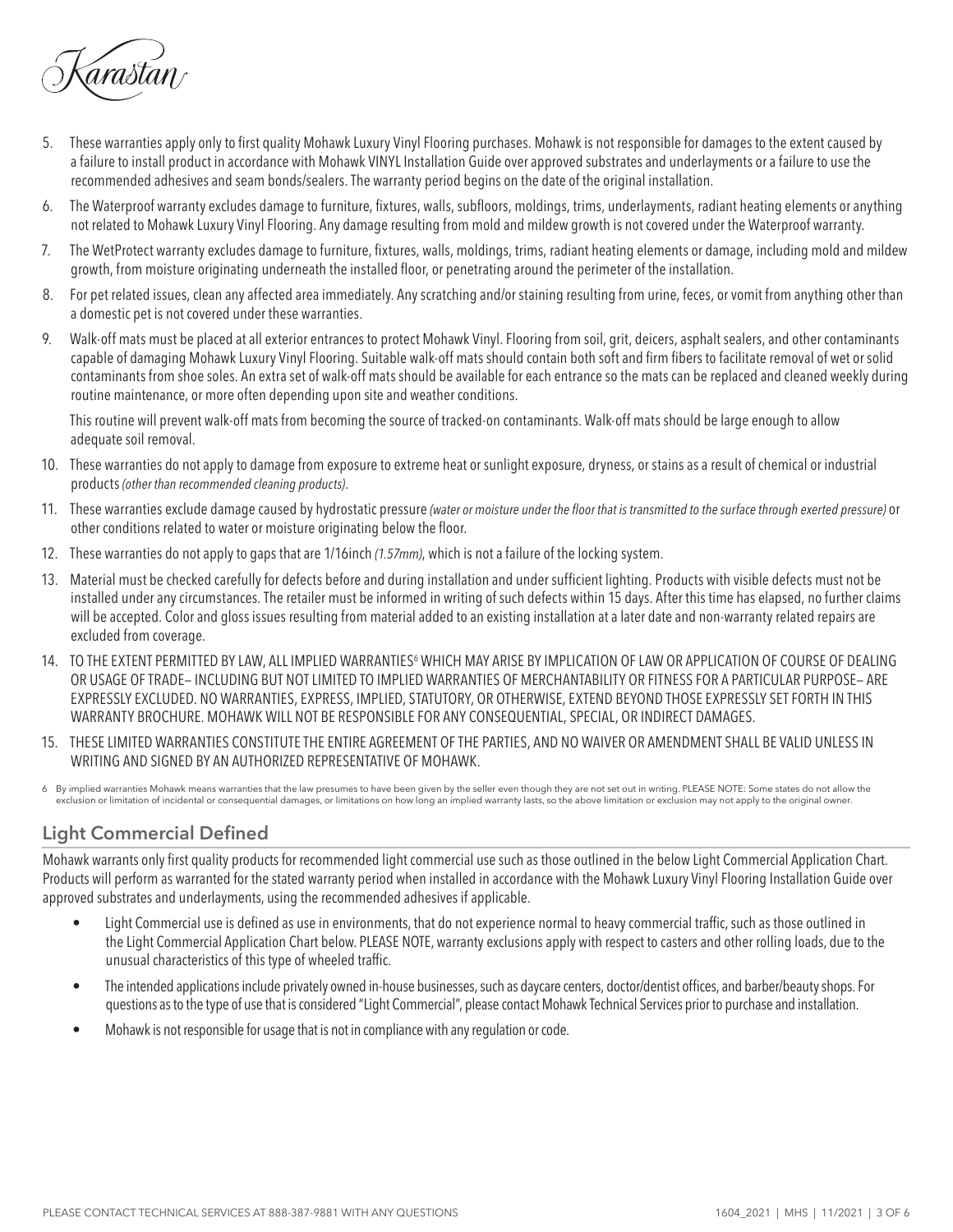árastán

#### **Light Commercial Application Chart**

| <b>COMMERCIAL BUILDING TYPE</b> | <b>EXAMPLES OF COMMERCIAL BUSINESS TYPE</b>                                                                                                                 | <b>RECOMMENDED APPLICATION AREAS</b>                                                                                             |  |  |
|---------------------------------|-------------------------------------------------------------------------------------------------------------------------------------------------------------|----------------------------------------------------------------------------------------------------------------------------------|--|--|
| <b>HEALTHCARE</b>               | Med Clinics, Retirement Centers, Doctors' Offices,<br>Hospice, Assisted Living                                                                              | All Non-required "Clean Room" Areas-Corridors,<br>Patient Rooms, Lobbies, Waiting Rooms, Cafeterias,<br>Exam Rooms, Common Areas |  |  |
| CORPORATE                       | Banks, Professional Offices, including Accountants,<br>Lawyers, etc.                                                                                        | Offices, Hallways, Lobbies, Reception Areas,<br>Bathrooms, Break Rooms, Conference Rooms                                         |  |  |
| RETAIL                          | Retail Stores, Main Street, Boutiques, Art Galleries,<br>Bookstores, Coffee Shops, Dry Cleaners, Gift Shops,<br>Jewelry Stores, Beauty Salons, Barber Shops | Dressing Rooms, Entire Store                                                                                                     |  |  |
| MULTI-FAMILY HOUSING            | Apartments, Condos, Military Housing                                                                                                                        | Any Rooms, including Common Areas                                                                                                |  |  |
| <b>HOSPITALITY</b>              | Hotel, Motel, Restaurants                                                                                                                                   | Hallways<br>(excluding Commercial Kitchens)                                                                                      |  |  |
| <b>EDUCATION</b>                | Daycare, Preschool, Elementary, Secondary Learning,<br>Universities, Libraries                                                                              | Dorms, Common Areas. Cafeterias,<br>Auditoriums, Libraries (excluding Gymnasiums)                                                |  |  |

## **CARE AND CLEANING**

Your Mohawk flooring will provide years of enjoyable use. You will find that it is not only beautiful, but durable. It is also much easier to maintain than most other flooring products, thanks to its tough protective finish and moisture resistance. It only takes a few simple care and maintenance steps to keep your Mohawk floor looking beautiful for years to come.

**Preventative Maintenance**

- Prevent indentations and scratches with the use of non-staining floor protectors on the legs of chairs, appliances and all heavy furniture. Floor protectors should be at least one inch in diameter.
- Do not flood floor or subject to standing water.
- Protect your floor from tracked-in dirt by using mats at all outside entrances. Mats should have a non-rubberized backing and be marked as non-staining.
- Avoid tracking in tar or asphalt from driveways.
- Avoid high heeled shoes on your floor, as they can cause permanent indentations.
- Protect your floors against burns. Burns from cigarettes, matches or other extremely hot items can cause permanent damage.
- Avoid exposure to direct sunlight for prolonged periods, as this can cause discoloration.

#### **Cleaning and Maintenance**

- Spills should be cleaned up immediately.
- Use a damp mop to remove loose dirt.
- Wash the floor with non-abrasive, neutral pH floor cleaner.
- Thoroughly rinse the entire floor with fresh, clean water. Remove rinse water and allow the floor to dry completely.
- A residential steam mop may be used for WetProtect Luxury Vinyl products only, provided the steam is applied to a microfiber pad and not applied directly to the floor. Make sure to set the temperature of the steam mop to the appropriate setting for vinyl floors, or to the lowest setting. Steam mop in the length direction of the planks only.
- **DO NOT use the following on your Mohawk floor:**
	- Soap based detergents
	- Abrasive or mop-and-shine products
	- Floor wax
	- Ammonia
	- Vacuum cleaner with a rotating beater bar

Always read the cautionary information on all cleaners prior to use.

IMPORTANT: Never push, pull or drag furniture, appliances or other items across the floor. Always place hardboards over flooring or lift and carry furniture and other heavy items.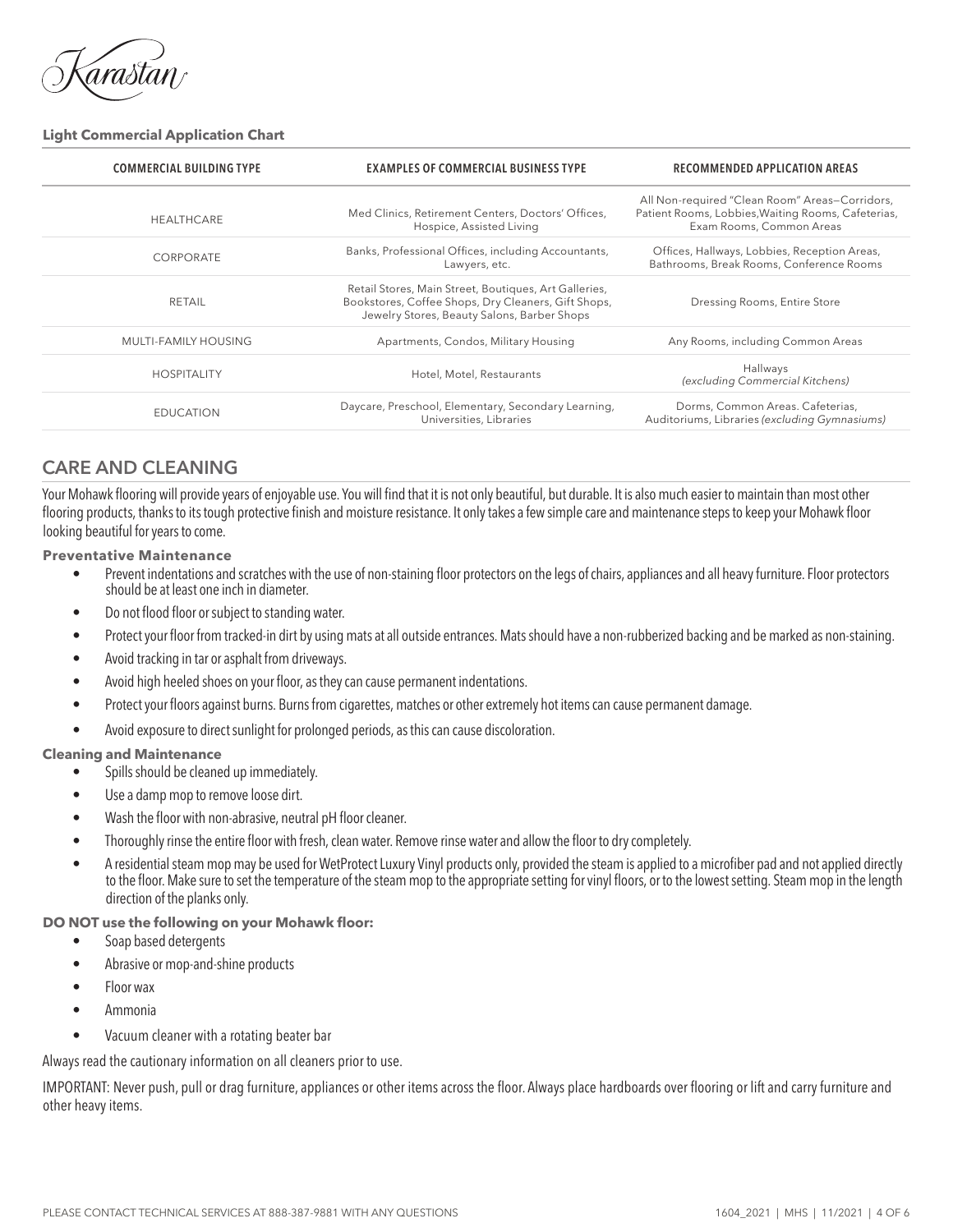

## **Residential Limited Lifetime Warranty Proration**

Material and reasonable labor if professionally installed

| 1st Year 100% | 11th Year 80% |
|---------------|---------------|
| 2nd Year 100% | 12th Year 70% |
| 3rd Year 100% | 13th Year 60% |
| 4th Year 100% | 14th Year 50% |
| 5th Year 100% | 15th Year 40% |
| 6th Year 100% | 16th Year 30% |
| 7th Year 100% | 17th Year 25% |
| 8th Year 90%  | 18th Year 20% |
| 9th Year 90%  | 19th Year 15% |
| 10th Year 90% | 20+ Years 10% |
|               |               |

# **Residential Limited 30 Year Warranty Proration**

Material and reasonable labor if professionally installed

| 1st Year 100% | 11th Year 80% |
|---------------|---------------|
| 2nd Year 100% | 12th Year 70% |
| 3rd Year 100% | 13th Year 60% |
| 4th Year 100% | 14th Year 50% |
| 5th Year 100% | 15th Year 40% |
| 6th Year 100% | 16th Year 30% |
| 7th Year 90%  | 17th Year 25% |
| 8th Year 90%  | 18th Year 20% |
| 9th Year 90%  | 19th Year 15% |
| 10th Year 80% | 20+ Years 10% |
|               |               |

### **Residential Limited 25 Year Warranty Proration**

| Material and reasonable labor if professionally installed |               |  |  |
|-----------------------------------------------------------|---------------|--|--|
| 1st Year 100%                                             | 11th Year 80% |  |  |
| 2nd Year 100%                                             | 12th Year 70% |  |  |
| 3rd Year 100%                                             | 13th Year 60% |  |  |
| 4th Year 100%                                             | 14th Year 50% |  |  |
| 5th Year 100%                                             | 15th Year 40% |  |  |
| 6th Year 90%                                              | 16th Year 30% |  |  |
| 7th Year 90%                                              | 17th Year 25% |  |  |
| 8th Year 90%                                              | 18th Year 20% |  |  |
| 9th Year 80%                                              | 19th Year 15% |  |  |
| 10th Year 80%                                             | 20+ Years 10% |  |  |